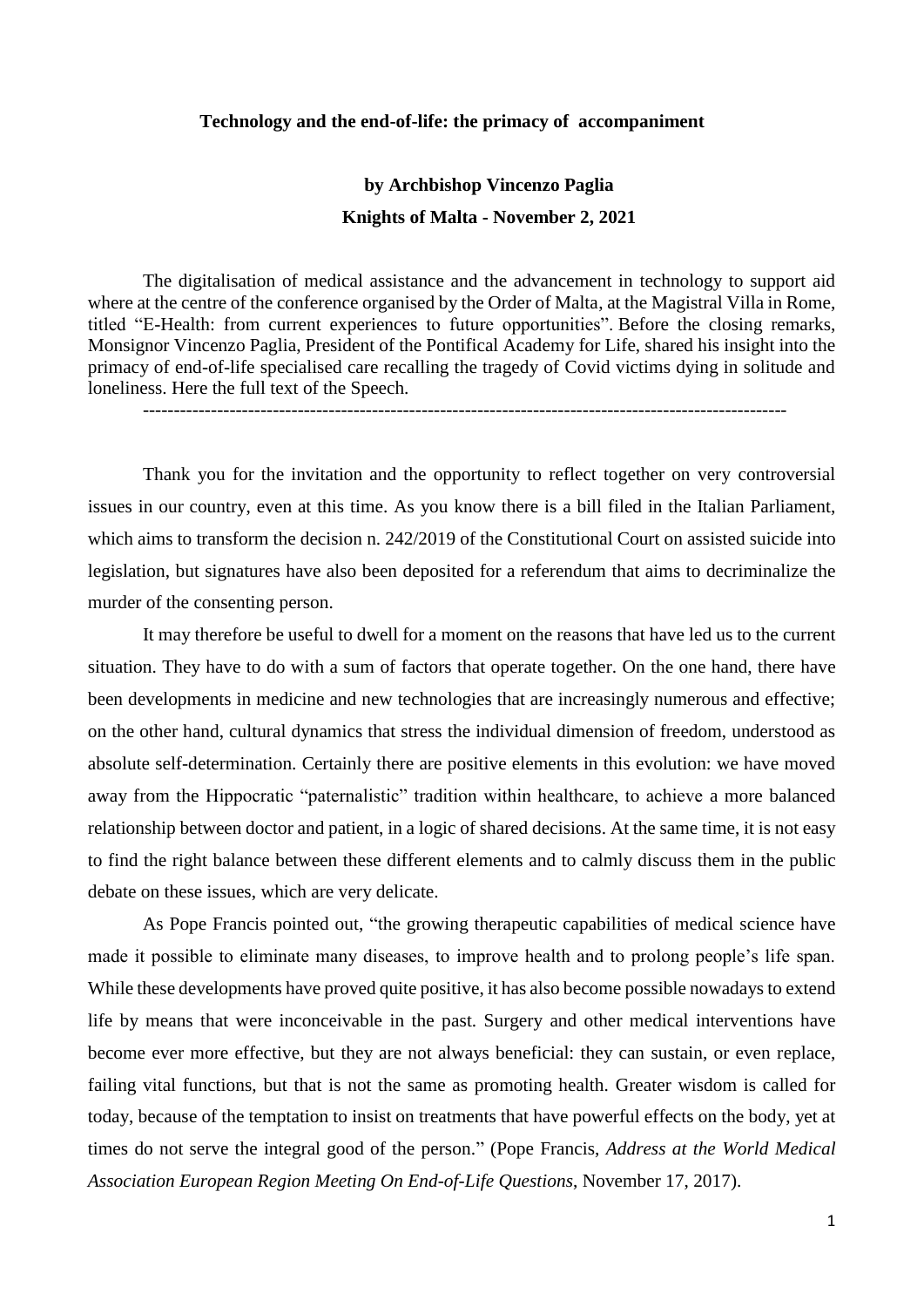## *Due proportion in the use of remedies*

Pope Francis continued: "Consequently, it is morally licit to decide not to adopt therapeutic measures, or to discontinue them, when their use does not meet that ethical and humanistic standard that would later be called *due proportion in the use of remedies*. The specific element of this criterion is that it considers *the result that can be expected, taking into account the state of the sick person and his or her physical and moral resources*. It thus makes possible a decision that is morally qualified as withdrawal of *overzealous treatment*. Such a decision responsibly acknowledges the limitations of our mortality, once it becomes clear that opposition to it is futile. *Here one does not will to cause death; one's inability to impede it is merely accepted* (*Catechism of the Catholic Church*, No. 2278). This difference of perspective restores humanity to the accompaniment of the dying, while not attempting to justify the suppression of the living. It is clear that not adopting, or else suspending, disproportionate measures, means avoiding overzealous treatment; from an ethical standpoint, it is completely different from euthanasia, which is always wrong, in that the intent of euthanasia is to end life and cause death."

The Magisterium of the Church therefore clearly denies the legitimacy of choices that end life (euthanasia and assisted suicide), but just as clearly it acknowledges the difference between "killing" and "letting die". While the former, in the different forms that it can assume, is always considered wrong, the latter is considered lawful when in the presence of disproportionate remedies. It is therefore worth analyzing more accurately the elements leading us to regard a treatment as proportionate. There are two factors to consider. The first one - which is a sort of premise actually falls within the competence of physicians and concerns the assessment of the clinical pertinence and efficacy of treatments. The second depends on sick people, without whose assessment no principle of proportionality can be established: they have the final say with regard to their own health and the medical interventions on their own body. Therefore, the fullest possible information, open communication and collaborative dialogue with both the med team and the loved ones accompanying the patient will be necessary.

These considerations allow us to mention also a patient's prior instructions regarding treatment: a valuable tool for the respect of the patient's will in the proportionality assessment, which is the fundamental criterion that legitimizes the use of therapeutic means in the field of medicine. They find the most useful way of implementation in the shared care planning, provided for in Article 5 of Law 217/2019, also for the teaching of the Church (cf. *Pontifical Council for Health Care Workers, New Charter for Health Care Workers*, LEV, Rome 2016, no. 150).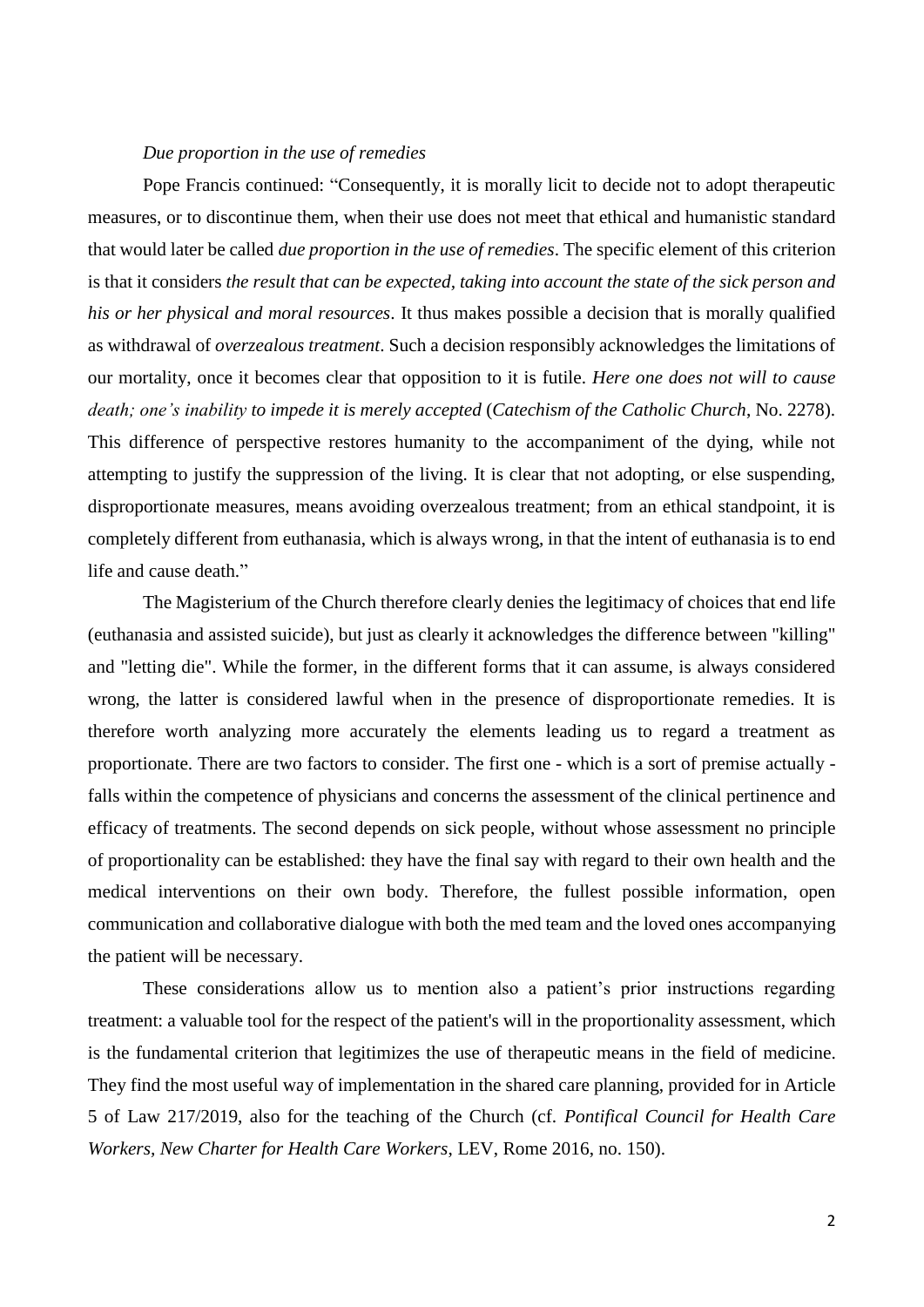## *Palliative care and accompaniment*

An adequate use of pain therapy and palliative care, which focus greatly on people and the many dimensions that characterize them, is also very important to provide a response to their physical, psychological, relational and spiritual needs, avoiding the consequences of inadequate care. Nevertheless, the sick people may consider clinically appropriate treatment to be unbearable in their current situation. Dialogue, discussion and ethical advice can help to discern and choose an option shared by the patient, the med team and the family.

I would like to dwell for a moment on the meaning of accompaniment, because the resources offered by e-health and telemedicine can also be of help at this stage to the extent that they follow the logic of accompaniment. This is a logic that has its own clear identity and aims to overcome the logic of death control, which attempts to prolong life at any cost or conversely to hasten death. A careful comparison between these two logics allows one to realize that the alternative is not a choice between therapeutic obstinacy and euthanasia, between absolutizing mere survival and mythologizing selfdetermination, both of which lead to wrong outcomes, as we have seen. Two more general interpretations of the terminal phase of human life are under discussion here: on the one hand, the one inspired by death control which results in both therapeutic obstinacy and euthanasia, contrary to what one would think; on the other hand, the one inspired by accompaniment itself.

The alternative ultimately depends on the different meaning given to the time of dying. The trivialization of the terminal phase, basically underlying therapeutic obstinacy (insofar as this practice reduces human time to biological time), and the devaluation of the terminal phase, in some ways underlying euthanasia (insofar as many of the arguments justifying it reduce human time to a mere duration that can be kept under control), are contrary to the ethics of accompaniment, which is another way of looking at the time of dying.

Faced with the circumstances created by this time of pandemic, everyone knows how many arguments and emotions combine to cause embarrassment and anxiety. And yet one cannot simply dismiss the issue by denying the human particularity of the terminal phase of life. To deny this particularity would be a lie and would lead us to downplay or neglect the individual experiences of those approaching death. On the contrary, valorizing the terminal phase, as in the original instance of Palliative Care, means giving the time of dying a relational nature, to help experience it in the sense that a person intends to give to the ending of their life.

This essential vocation to "take care" of people needs to be given new life by medicine, by recognizing its value. We need to get out from misunderstanding the term "palliative" as "useless" or ineffective. That kind of confusion is evident because of the resistance that actually hinders the practice and dissemination of palliative care, even when its importance is affirmed in principle,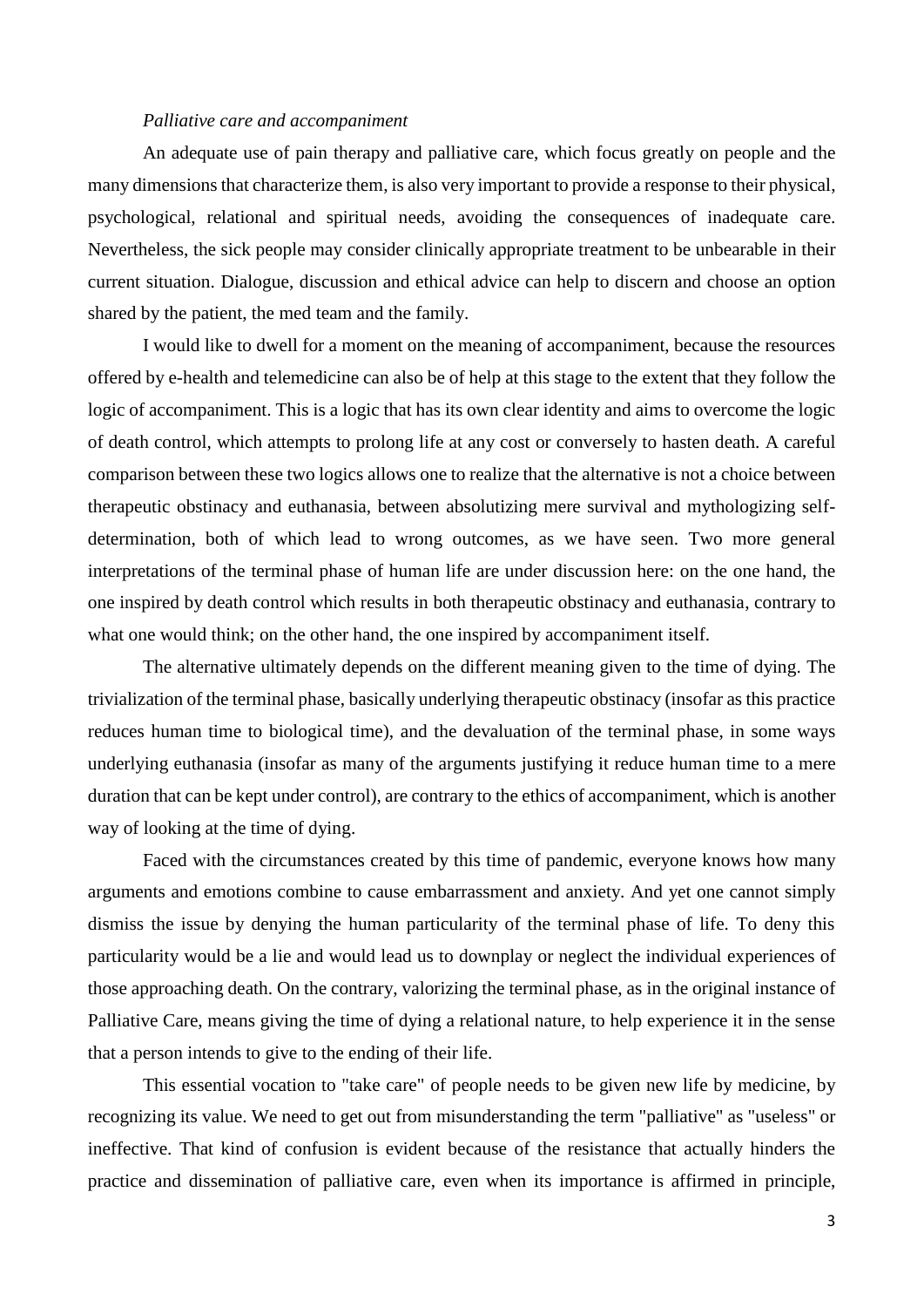sometimes also with the promulgation of laws, which are often ignored (as is the case, for example, of Law No. 38/2010 in Italy: "Provisions to ensure access to palliative care and pain therapy"). Clinical and training experience shows that few medical and nursing students are willing to devote themselves to the care of dying patients and especially of the elderly, because they find this professional field poorly gratifying compared to more sought-after specialties. Medical and nursing schools focus on preparation for surgery and acute diseases, so it is difficult to deal with a medicine that increasingly extends human lifespan and consequently extends the time of living with a longterm illness. This is where a great need for awareness and training comes to light, so that consideration and skills grow within the medical profession, an area where much can still be explored and researched, also thanks to the continuous evolution of knowledge and possible practices. As the Pontifical Academy for Life we are devoting great efforts to this end, both for the training of physicians in universities and in clinical practice.

Training is very important because it is a question of "going beyond" the approach aimed at restoring the functioning of organs or systems affected by a disease, which is medicine's spontaneous approach in its clinical work. Instead, it is necessary to give space to relationships and to listening to emotions, which are the properly human dimension of dying. Here lies the problem that the culture of Palliative Care is called to address. If it is unable to do so, the risk is that this project, born with the intention of personally and socially enhancing the final phase of earthly life (and the passage to eternal life), will end up being reduced to another form of medicalization of dying. In this respect, telemedicine will have to find its own balance, because its intervention will not be automatically positive, but it will have to be carefully managed.

Usually, the criticism that is made when referring to these aspects of dying questions the very possibility of identifying dimensions of universal scope and value. The very concept of a "good death" is criticized as being "coercive" by some. However, the very situation we have experienced and the emotions aroused by the experience of death at the time of the pandemic can call into question these doubts and this criticism. It is precisely by valuing these emotions, giving ourselves time and ways to allow them to resonate within us - personally and collectively - that we can come to recognize meanings that favor paths of action that always respect the dying person.

 The emotions I refer to are those we felt when people affected by the virus were removed from their homes and admitted to intensive care units without being able to see their loved ones. They are those we felt, when we learned that the corpses of deceased patients were put in plastic body bags and immediately placed into the coffins. They are those we felt, when we saw the night scene of trucks loaded with coffins drive away from our cities. They are those we felt, when we saw health workers locked inside their protective suits trying to hug their patients through their gaze to meet their